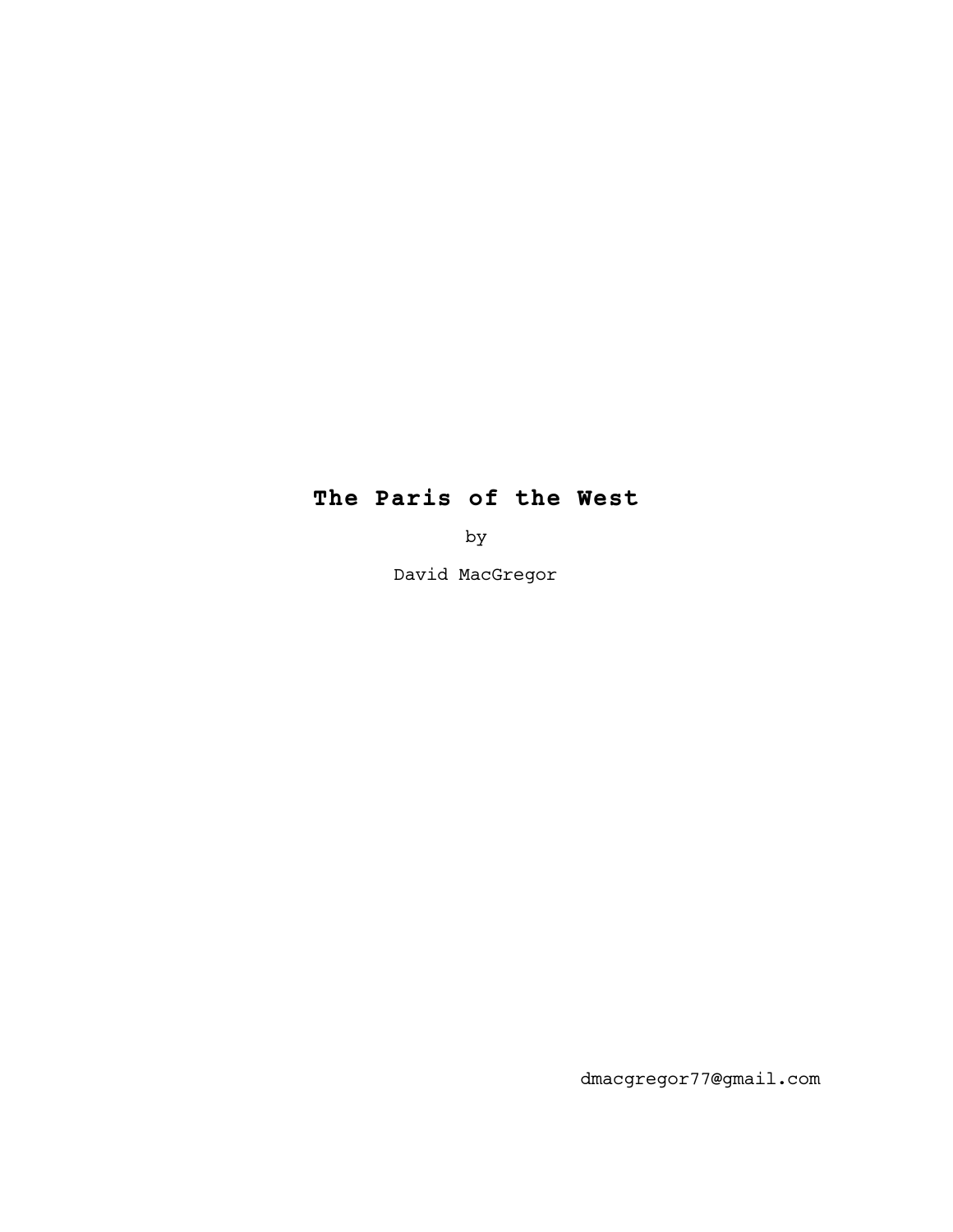# Setting

A bar across the street from the Ford Rouge Plant.

# **Time**

The present -  $2:30$  a.m.

# Cast

 JIMMY - Autoworker in his 50s. MEG - Bar owner in her 30s-50s.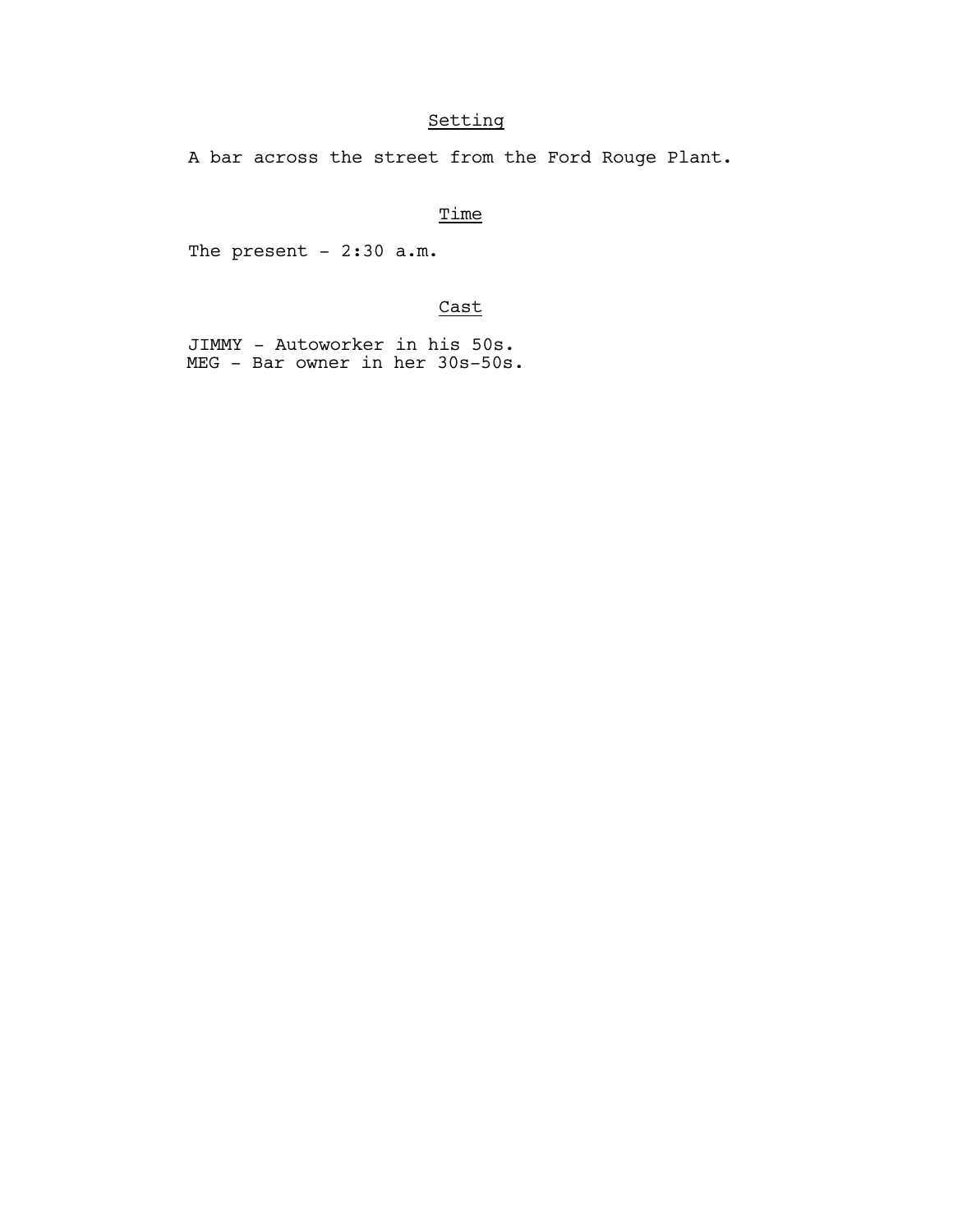(In the darkness we hear the sounds of machinery and hydraulics. The sounds slow down until with a long hiss, silence falls. Lights come up on Bronco's Lounge. The bar is upstage, with a table and two chairs downstage. MEG wipes down the table, then upends the chairs and puts them on top of the table. There is banging on a door, but she ignores it. The banging continues.) MEG<br>I'm closed! Are you a moron? JIMMY (O.S.) Open the damned door! MEG It's 2:30! I been closed half an hour! JIMMY (O.S.) Open the damned door, Meg! MEG Who is that? JIMMY It's Jimmy. Jimmy Floyd. MEG Jimmy, you know better than this. Grab a couple of jumbos from the party store and go home, all right? Jesus! (She listens. It's quiet. She returns to cleaning up...and the pounding on the door begins again.) MEG Goddammit. (She opens the door and JIMMY comes in, carrying his lunch bucket.) JIMMY MEG Thank you very much. I'm closed, Jimmy. You're a princess among women. I been closed. Very kind of you. I want to clean up and go home. (JIMMY takes a chair off the table and sits down.) JIMMY I'll take a shot and a beer.

1.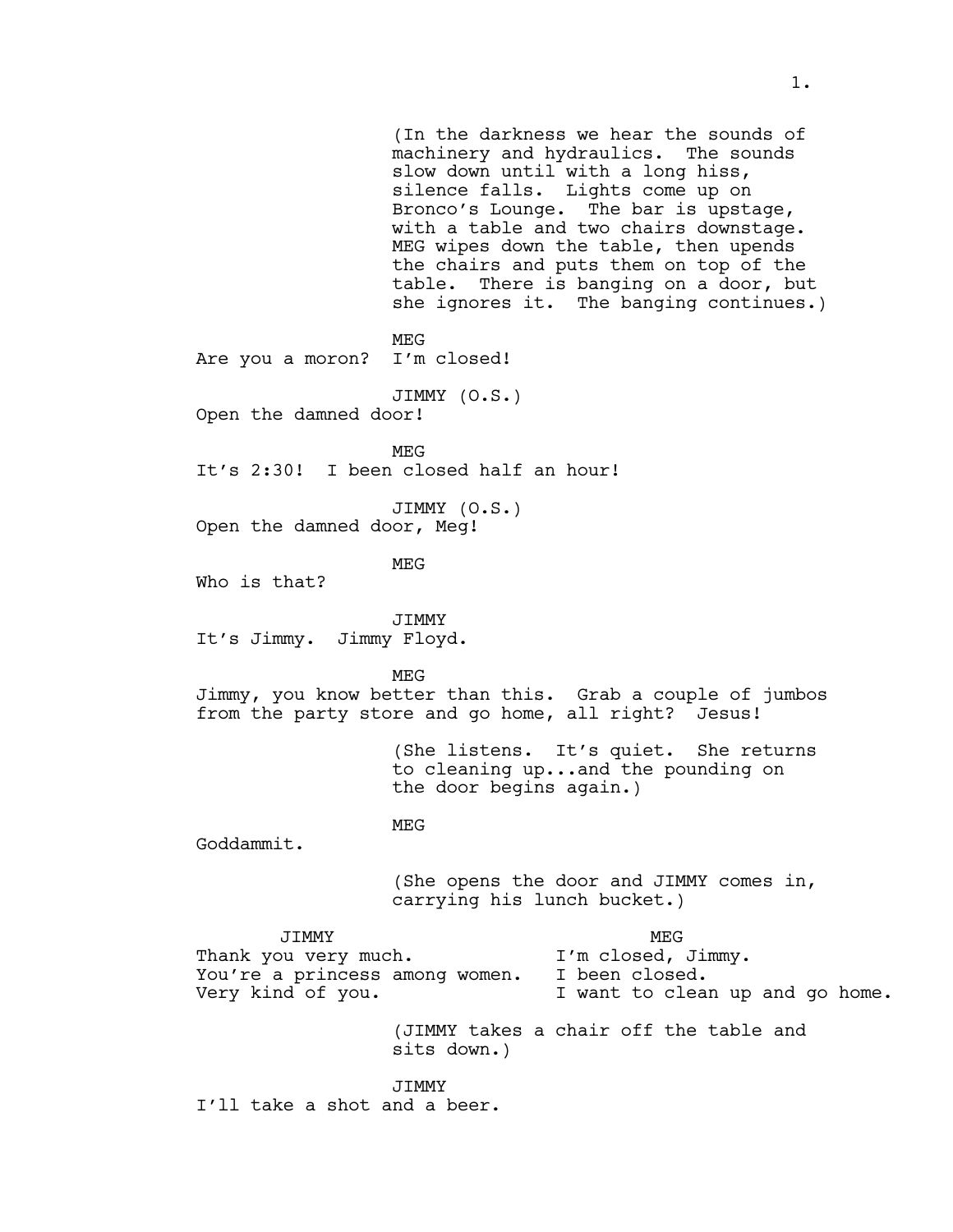MEG Jimmy, it's past closing. I can't serve you. JIMMY All I want is a shot and a beer. MEG And all I want is for you to get the hell out of here. JIMMY Shot and a beer. MEG Jimmy... JIMMY Not as a customer. God knows I don't want to be in violation of the laws of this fine state. Just a shot and a beer between friends. I would like that. (pulls out his wallet and flips a bill on the table) My buddy Mr. Franklin would like that too. MEG No, Jimmy-- JIMMY And so would his friends, The Jackson Five. (JIMMY fans out five twenties and slaps them on the table.) MEG For fuck's sake. JIMMY That's the spirit! Shot and a beer. (MEG goes to the bar and gets a shot of Jim Beam and a bottle of beer.) JIMMY I like the place like this, Meg. Nice and quiet. MEG Yeah. It gets that way when I'm closed. (MEG brings the drinks to the table.) MEG There. Drink up and go home. (JIMMY downs the shot and opens the beer.)

2.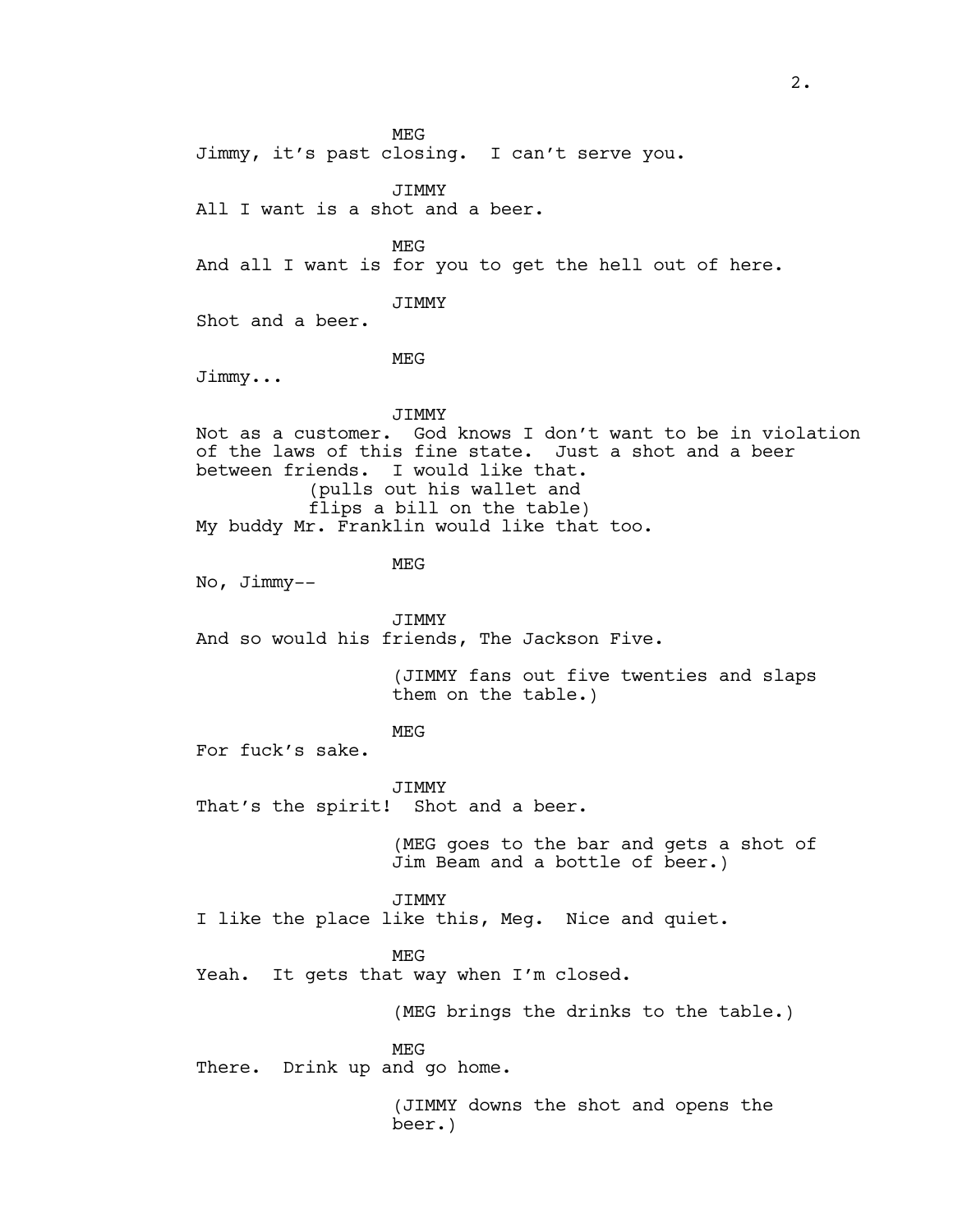JIMMY Let me ask you something, Meg. How come you and me never hooked up? MEG Because we never really liked each other, Jimmy. JIMMY Oh yeah. Yeah, that makes sense. How long have I been coming in here? MEG Forever. JIMMY Exactly. And after all those years, all I am to you is just another shop rat with some bills in his pocket? (holds up the shot glass) I'll take another shot. (MEG sighs, walks to the bar and grabs the bottle of Jim Beam.) MEG Rough day at the office? JIMMY Sure. Why not? (She pours another shot and JIMMY drains it.) **JTMMY** That's the ticket. MEG What shift are you on these days? JIMMY Does it matter? MEG Aren't you supposed to be at the plant right now? JIMMY I'm on break. Permanent fucking break. (JIMMY takes the bottle from MEG and pours himself another shot as she takes the other chair off the table and sits down.) MEG What's that supposed to mean?

3.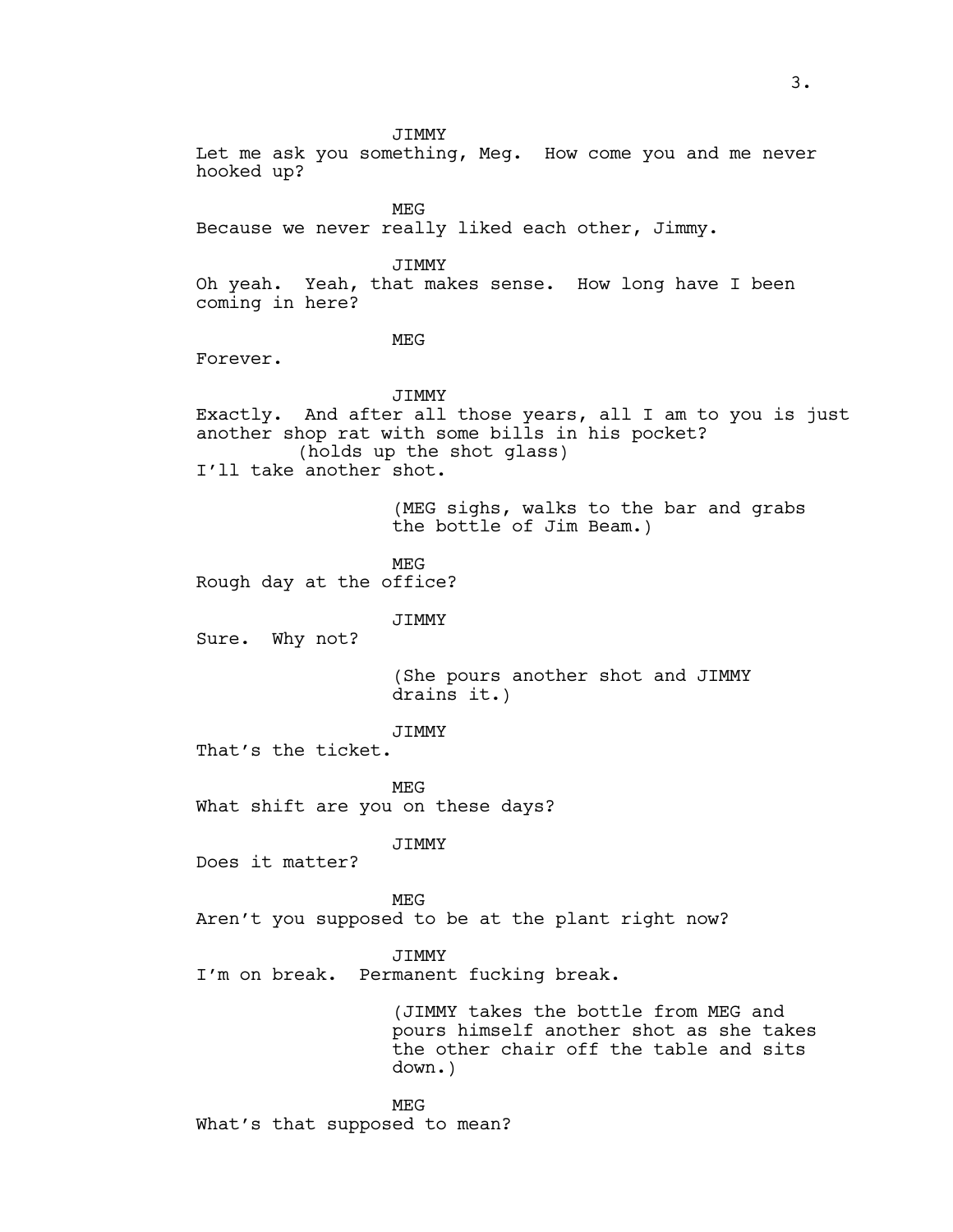JIMMY

What time is it?

MEG

There's a clock on the wall, Jimmy. Turn your neck three inches and you'll see it.

JIMMY I can't do that. It's against my, what do you call 'em, principles...religion, whatever.

MEG Looking at a clock is against your principles? (off JIMMY's nod) It's 2:37. A.M.

**JTMMY** 

Then the Jimmy Floyd Era at the Rouge Plant will officially be over in one hour and twenty-three minutes.

(He downs the shot.)

MEG

Are you retiring or they laying you off?

JIMMY

Who gives a flying fuck? The Jimmy Floyd Era is coming to an end either way. That's why I'm here. I stopped by to say good-bye to you and your lovely establishment.

MEG How long you been at the plant?

JIMMY Thirty-five soul-sucking years.

MEG

Well, good for you. That's a good run.

JIMMY

A good run? My Dad worked at Pontiac Assembly from the time he was eighteen until he was sixty-six years old and dropped dead on the shop floor. Forty-eight years. And my grandfather worked up in Flint at Buick City his whole goddamned life. You know what thirty-five years at the Rouge makes me? A goddamned pussy, that's what!

MEG

So, what are you gonna do with yourself?

JIMMY

Do? I'm gonna die, that's what I'm gonna do. They got this thing down to a science.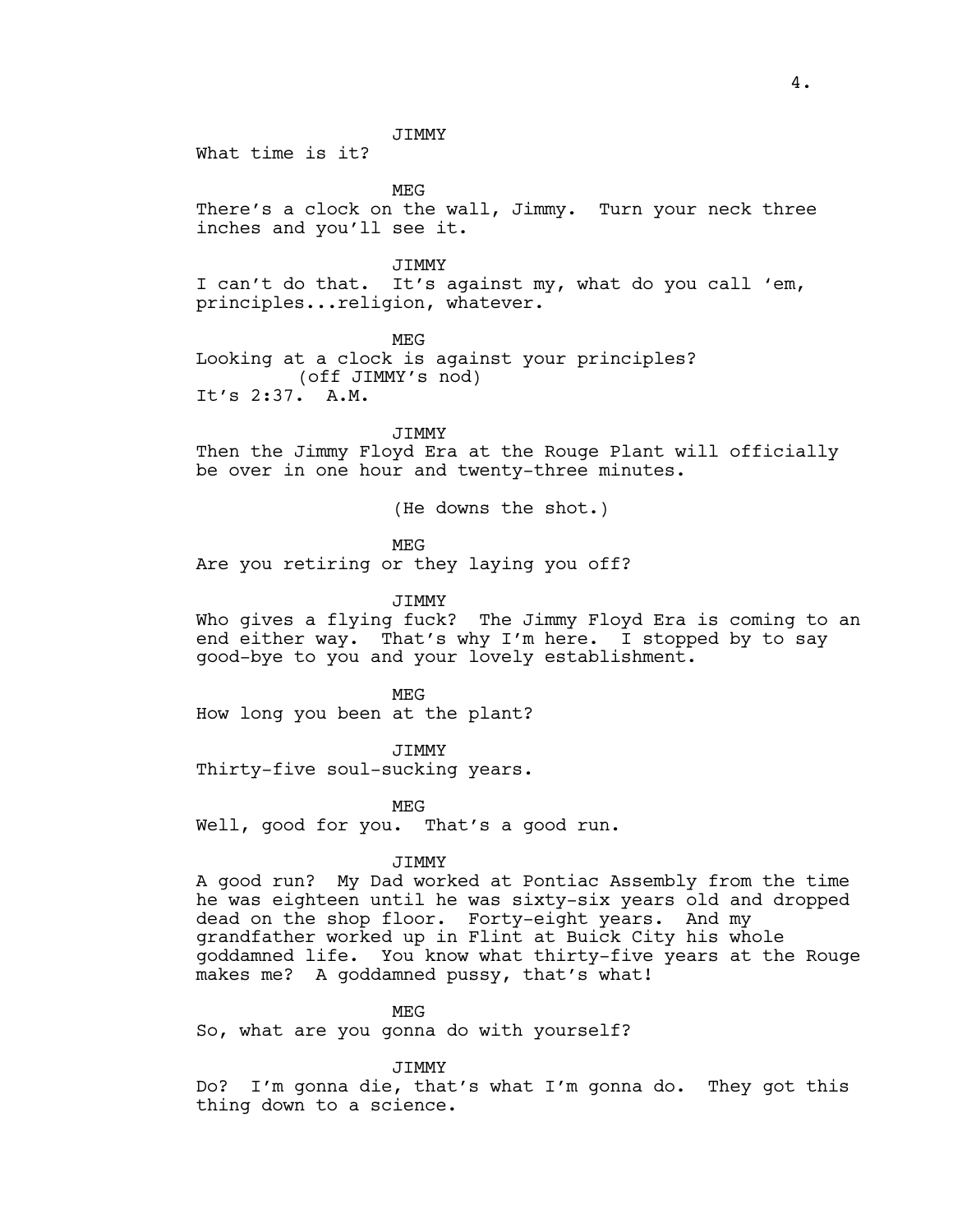# MEG

What thing?

## JIMMY

The retirement thing. The whole pension thing. Thirty-five and out they say. But by the time you get out you're so beat up by the damned factory that you drop dead while you're standing in line at the bank with your first pension check in your hand. That's the genius of the system. And you can bet your sweet ass that every time that happens, the boys in the glass house down the road give each other high fives because they just saved a bundle on another pension.

MEG

Planned obsolescence, huh? I always thought that was just the cars.

### JIMMY

Nah. It's everything. And in this country there is nothing more obsolete than a factory rat like me. You're looking at a museum piece, Meg. A relic of a bygone age. I'm telling you, the moment I drop dead some guys from the Smithsonian are gonna scoop me up, stuff me, and put me on display. Rodentus Factorius Americanus. Thrived in the Midwestern United States during the twentieth century. Now extinct. I'll be in a glass case with the woolly mammoth and the fucking dodo bird.

MEG

Well, look at it this way. At least you won't drop dead in the factory like your Dad.

**JTMMY** What makes you think he didn't want that?

#### MEG

You think he did?

(As JIMMY talks, MEG walks back to the bar to get another shot glass. She comes back, sits down, and pours herself and JIMMY a shot.)

**JTMMY** 

Yeah. And why not? Go out with your steel-toed shitkickers on, that's what I say. It's a helluva lot better than sucking down strained peaches in some goddamned retirement home.

(MEG raises her shot glass.)

MEG Then here's to your Dad.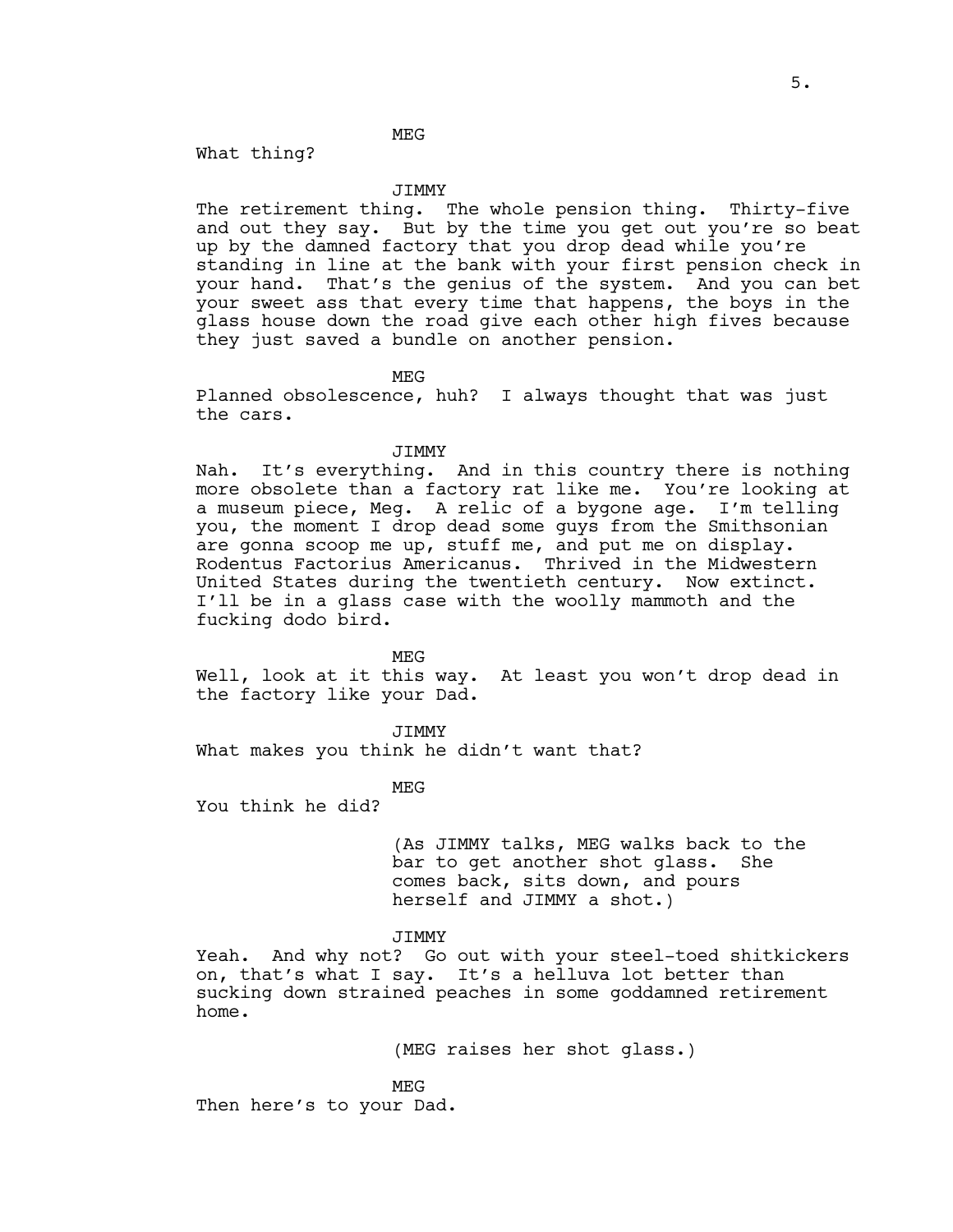# (They clink glasses and drink.)

#### JIMMY

Peter Charles Floyd. Big Pete. The poor son of a bitch. He got up at four a.m. every day for the last thirty years of his life. He'd sit in the kitchen drinking black coffee and smoking Pall Malls, one after the other. You walked into our house and it was like walking into the Everglades at sunrise...just this permanent haze in the air. And he'd have the radio on to WJR, this old heavy-ass Bendix, and about once a month he'd hear something that really pissed him off and that radio would go spinning across the kitchen floor and gouge a chunk out of one of the cabinets. I still have the damned thing. Still works too. Anyway, he never made it past ninth grade in school. He kicked around the street for a little while, then got hooked into Pontiac Assembly through a buddy of his. By the end, he was doing five double shifts a week and pulling down a hundred grand a year. Can you imagine that? Some numb-nuts who couldn't make it past ninth grade knocking down that kind of change? Got himself a boat and a little cabin up north. He used to go up there to drink and pop off a few hundred rounds just to unwind.

MEG

He was a hunter?

**JTMMY** 

Nah. He just liked shooting the shit out of things.

MEG

So, you started at the factory because your Dad worked there?

**JTMMY** 

I guess. He took me into the plant one day when I was twelve or so. I can't remember why. But we're in the break room and I'm looking around and do you know what they had plastered all over the walls? Playboy centerfolds. Dozens of 'em. There must have been eight or nine Miss Julys hanging up in that room. And me, I'm looking around and thinking, "I want to work here."

MEG

I'll bet.

JIMMY

'Course, they got rid of that kind of thing by the time I was hired in.

MEG Well yeah. That's sexual harassment.

JIMMY

Bullshit.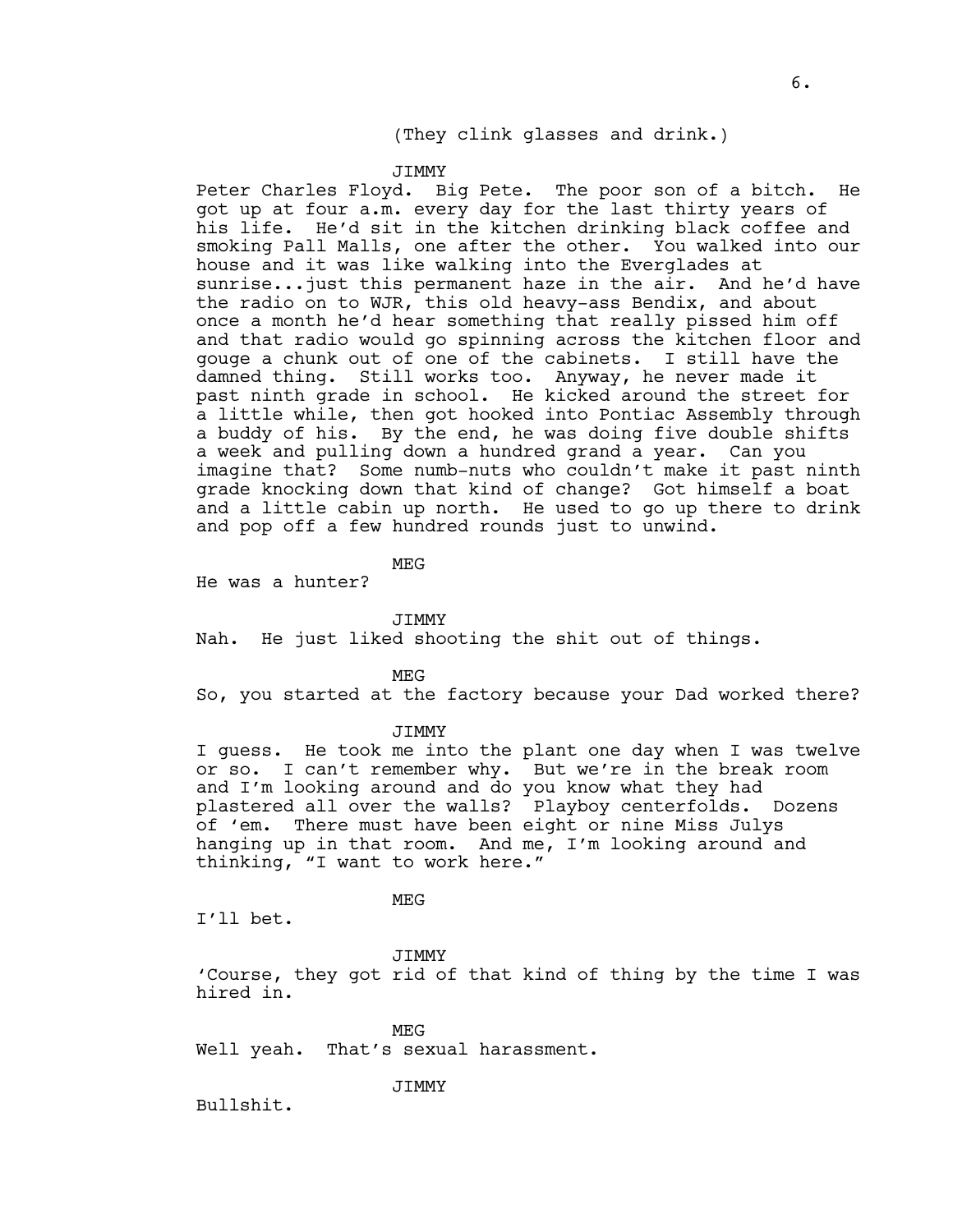How is that bullshit? You think any woman wants to walk into a break room and see a couple hundred tits hanging on the walls? More importantly, tits that are bigger and better lit than hers?

#### JIMMY

It's the human form, all right? The beautiful human form. A centerfold is our version of a Greek fucking statue. You think guys walk into the break room hung-over from the weekend and they're getting hard-ons looking at centerfolds? No. It's a thing of beauty. Like a waterfall or sunset.

MEG

Uh-huh. Tell me the last time you fucked a waterfall, Jimmy.

JIMMY

You know, that's not a bad idea. I'll remember that next time I'm at Niagara Falls.

#### MEG

Send me a postcard.

(pouring two more shots)

So are you gonna try and pick up another job or something?

# JIMMY

Oh yeah. Yeah, I've got my second career all planned out.

MEG

Bullshit. You're a shop rat, Jimmy. You've always been a shop rat. That's not exactly a desirable skill set these days.

JIMMY No, I'm taking things in a new direction, totally new line of work.

MEG

And what's that?

#### JIMMY

Wal-Mart greeter. (off her reaction) What? You don't think I can do that?

MEG

No. The customers would run for the fucking hills at the sight of you. And you'd have to learn how to smile.

JIMMY I've been practicing. Here, let me show you. (they both get up) You stand here...and now you walk into the store..."Good afternoon, Ma'am! How lovely to see you. (MORE)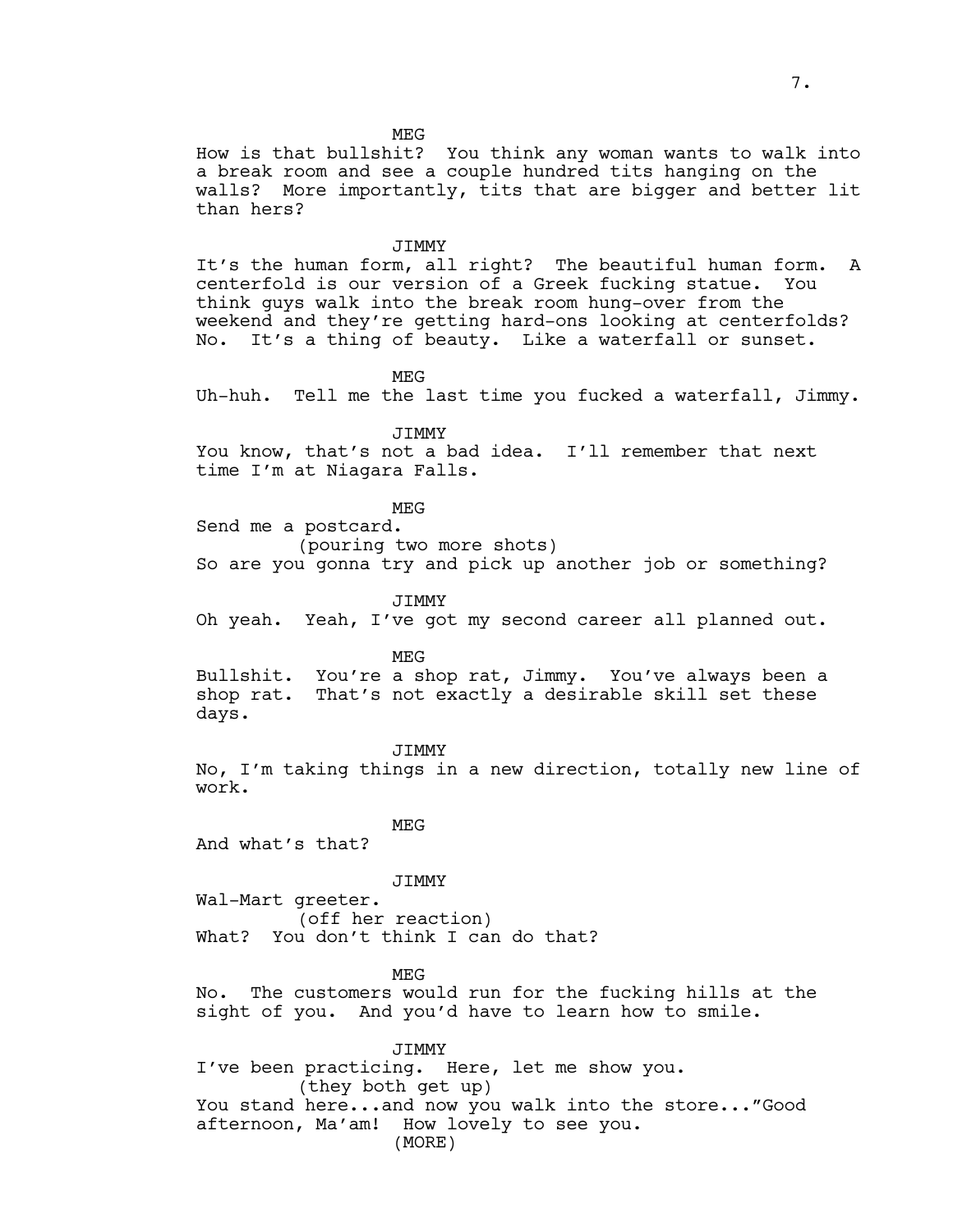# JIMMY (cont'd)

Thanks for shopping with us today. Our sugar-covered donuts are in aisle one, and our cheap-ass Chinese shit is in every other aisle. May I get you a motorized scooter to cart your fat ass around the store? Let me find a minimum-wage team member who lives on food stamps to assist you."

### MEG

(laughing)

Jesus. "Team member." Who comes up with that shit, anyway?

(They both sit back down.)

JIMMY

The glass house boys. You know that. That's worth a two million dollar bonus right there. Let's call the factory rats "team members" and tell them how much we care. People have no fucking idea.

MEG

About what?

JIMMY

The factory. What it's like. What it does to you.

MEG

I'm listening.

(as JIMMY waves her off)

Come on, you were there thirty-five years. Let's hear some shop rat wisdom. That shouldn't take long. What's it like?

(JIMMY takes a long pull at his beer.)

### **JTMMY**

It's like this. You come into the factory on your first day and you're like any other loser. You hate the spics, you hate the niggers, you hate whitey, you hate the faggots, and you hate all the bitches and assholes who have fucked you over for your entire life. And you get into that factory for a few months and all that just drops away and you realize you only have one enemy in this universe, one enemy that keeps coming for you day after day and week after week and that you hate more than you ever thought you could hate anything and it's the clock. That factory clock that hangs over your head and your station and your life, the second hand dragging its way around and around that dial and slowing down every time you look at it and so you train yourself to not look at it, to not stare into the eyes of God because that clock is your God and it's a God that wants to punish you for ever being born. So you're at your station four or five hours into your shift and your muscles are aching and your mind is screaming at the monotony of it all and so you do the only thing you can do and you start repeating your mantra, the chant of every line worker across the world, and it's like a heartbeat inside you and it's fuck them fucking fuckers.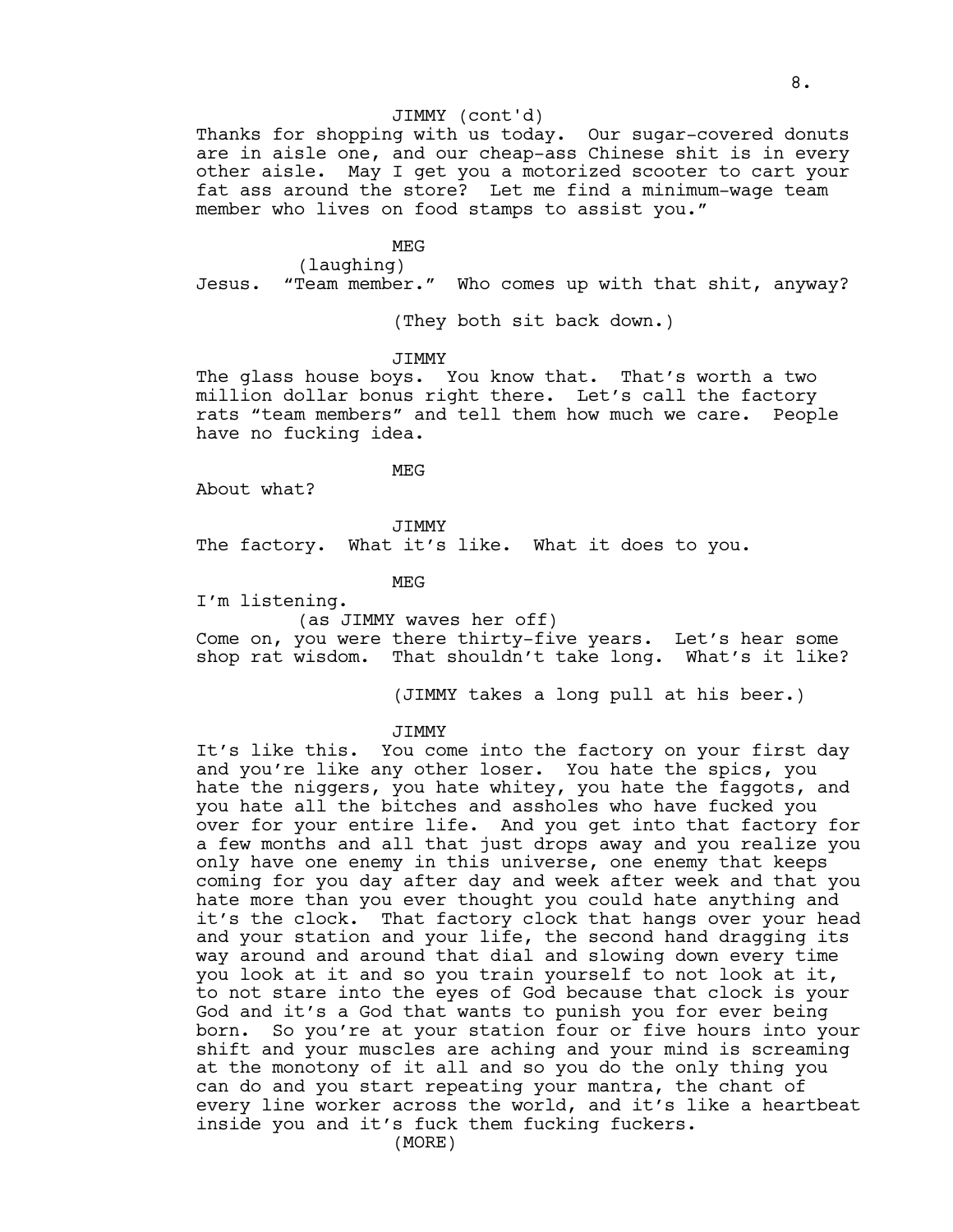# JIMMY (cont'd)

Fuck them fucking fuckers. Fuck them fucking fuckers. And the guy next to you says fuck them fucking fuckers and down the line you hear fuck them fucking fuckers and now everyone is saying it or yelling it or pounding it out on their benches. Fuck them fucking fuckers. Fuck them fucking fuckers! Fuck them fucking fuckers!!! And it's not just you and the machine and it's not you against the machine, you are the machine, just another fuck them fucking fuckers cog in this huge fuck them fucking fuckers machine and you pound out your minutes and your days and your life in that machine and every second that you're pounding it, it's pounding you and then one day thirty-five years go by and you're done. The machine spits you out on the sidewalk and you lay there staring up at a sky you've never seen and it hits you, hits you like a poleaxed pig in a fucking slaughterhouse just how fucking done it is and how fucking done you are. And that's my shop rat wisdom wrapped up in a thank you for thirty-five fucking years certificate and a shiny new lapel pin.

> (JIMMY pulls the lapel pin from his pocket and flicks it across the bar. He pours two more shots and they drink.)

MEG

Yeah, well, if it makes you feel any better, it's not just you, Jimmy. It's me too. It's everybody and everything around here. We're the walking dead in a trashed out ghost town that used to be the greatest city on earth.

JIMMY

Detroit? Fuck, that's just people talking, remembering things the way they want to remember them.

MEG

No. No, it isn't just people talking. A hundred years ago this was the Paris of the West. No shit. That's what people called Detroit. The Paris of the West. Six tree-lined spoked avenues running out into the wilderness and bringing anyone who wanted to be anybody right downtown. It was a city on the edge of a river and the edge of the future everybody dreamed of. And it was all here, the shops, the restaurants, Cadillacs with tail fins dropping off high-class women in furs in front of theatres. You see the old photographs and the faces of people walking down Woodward or meeting under the Kern's clock and they have no clue what's coming down the pipeline. And you, hell, at least you get some kind of pension. I'm like everyone else around here, hanging on by my fucking fingernails to a city that's never coming back. You wanna know what's gonna happen to Detroit? There's gonna be an earthquake, or nuclear war, or super volcano exploding somewhere and it's gonna bury us twenty feet deep in shit. And no one will dig us out because no one really give a rat's ass.